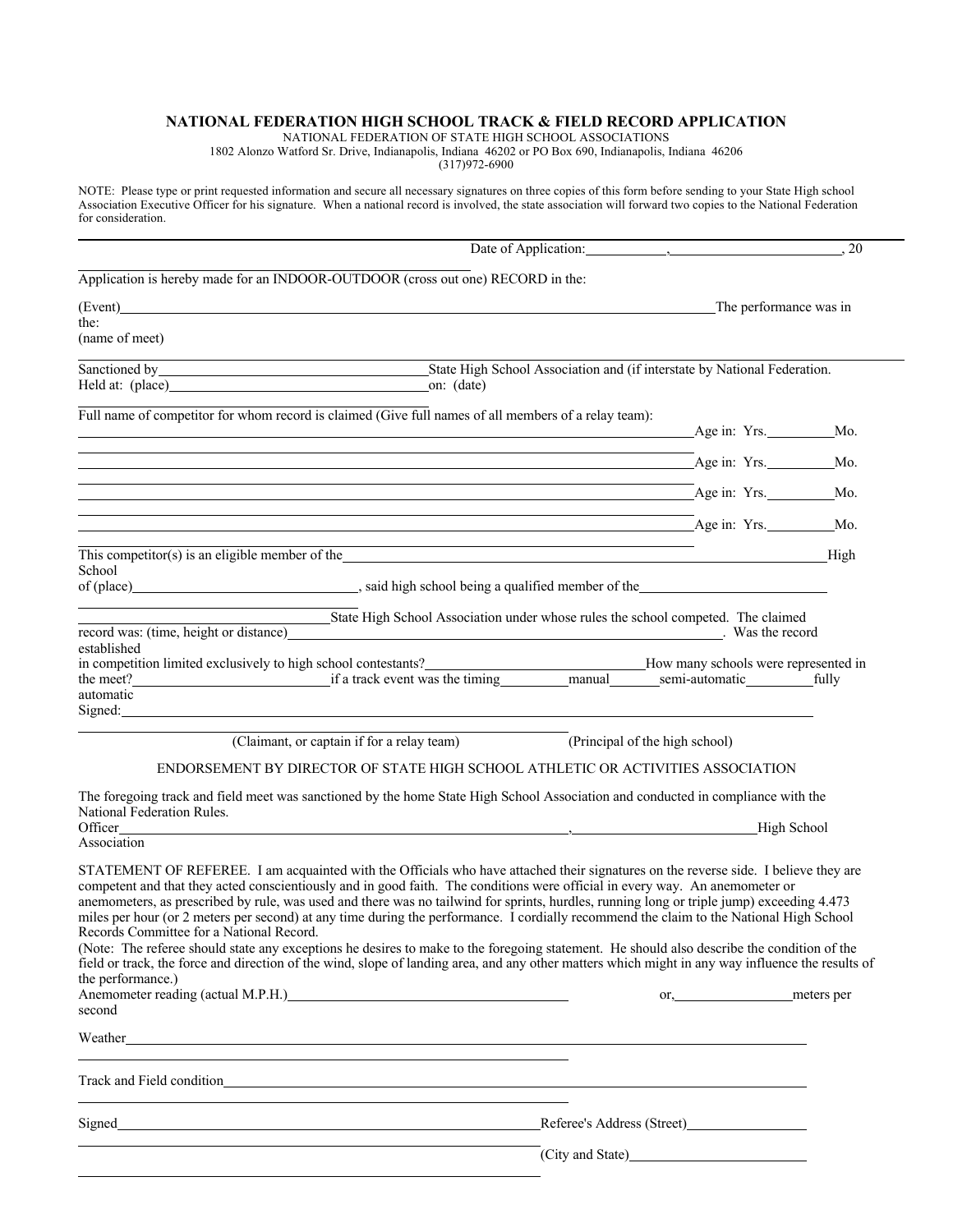ACTION OF THE NATIONAL HIGH SCHOOL RECORDS COMMITTEE

The foregoing application was considered by the National High School Records Committee on (date)

| 20                        |         | and the performance was accepted as a national record.                                                                                                                                                                               |                                                                                                                                       |                                                                                                                                          |
|---------------------------|---------|--------------------------------------------------------------------------------------------------------------------------------------------------------------------------------------------------------------------------------------|---------------------------------------------------------------------------------------------------------------------------------------|------------------------------------------------------------------------------------------------------------------------------------------|
|                           |         |                                                                                                                                                                                                                                      |                                                                                                                                       | Chairperson, National High School Records Committee:                                                                                     |
|                           |         |                                                                                                                                                                                                                                      |                                                                                                                                       |                                                                                                                                          |
|                           |         |                                                                                                                                                                                                                                      |                                                                                                                                       |                                                                                                                                          |
|                           |         |                                                                                                                                                                                                                                      |                                                                                                                                       |                                                                                                                                          |
|                           |         |                                                                                                                                                                                                                                      |                                                                                                                                       |                                                                                                                                          |
|                           |         |                                                                                                                                                                                                                                      |                                                                                                                                       |                                                                                                                                          |
|                           |         |                                                                                                                                                                                                                                      | <b>CERTIFICATES IN SUPPORT OF FOREGOING CLAIM FOR RECORD</b>                                                                          |                                                                                                                                          |
|                           |         |                                                                                                                                                                                                                                      |                                                                                                                                       | CERTIFICATE OF SURVEYOR. We hereby certify that the course over which the event was held was measured in accordance with the             |
|                           |         |                                                                                                                                                                                                                                      |                                                                                                                                       |                                                                                                                                          |
|                           |         |                                                                                                                                                                                                                                      |                                                                                                                                       | Surveyor                                                                                                                                 |
|                           |         |                                                                                                                                                                                                                                      |                                                                                                                                       | CERTIFICATE OF INSPECTOR. I certify that I inspected the implement employed by the claimant and found it to be official in every way.    |
| Signed:                   |         | Signed: Inspector of implements or Head Field Judge (if applicable)                                                                                                                                                                  |                                                                                                                                       |                                                                                                                                          |
|                           |         |                                                                                                                                                                                                                                      |                                                                                                                                       | CERTIFICATE OF TIMEKEEPERS. We certify that the times set opposite our respective signatures are the exact times respectively            |
|                           |         |                                                                                                                                                                                                                                      |                                                                                                                                       | recorded by us, that they were recorded without conference and in accordance with the National Federation Rules. If timing was done      |
| Time                      |         | Signature                                                                                                                                                                                                                            | electronically, was it partial or fully automatic?<br><u>Lectronically</u> , was it partial or fully automatic?<br><u>Lectronical</u> | Address (City, State)                                                                                                                    |
|                           |         |                                                                                                                                                                                                                                      | Head Timer                                                                                                                            | <u> 1989 - Johann Barn, mars ann an t-Amhair ann an t-Amhair an t-Amhair ann an t-Amhair an t-Amhair ann an t-Amh</u>                    |
|                           |         | <u> 1989 - Johann Harry Barn, mars and de Branch and de Branch and de Branch and de Branch and de Branch and de B</u><br><u> 1989 - Jan Samuel Barbara, margaret eta biztanleria (h. 1989).</u>                                      | Head Timer<br>Head Timer                                                                                                              |                                                                                                                                          |
|                           |         |                                                                                                                                                                                                                                      |                                                                                                                                       |                                                                                                                                          |
| inspected                 |         | the watches used in timing the foregoing event and that I found them in perfect condition.                                                                                                                                           |                                                                                                                                       |                                                                                                                                          |
|                           |         |                                                                                                                                                                                                                                      |                                                                                                                                       |                                                                                                                                          |
|                           |         | Watch Inspector                                                                                                                                                                                                                      |                                                                                                                                       |                                                                                                                                          |
|                           |         |                                                                                                                                                                                                                                      |                                                                                                                                       | CERTIFICATE OF STARTER. I certify that I was the starter for the foregoing event, that it was a fair start and no advantage was given to |
| or taken by the claimant. |         |                                                                                                                                                                                                                                      |                                                                                                                                       |                                                                                                                                          |
|                           | Starter |                                                                                                                                                                                                                                      |                                                                                                                                       | Address                                                                                                                                  |
|                           |         |                                                                                                                                                                                                                                      |                                                                                                                                       | CERTIFICATE OF JUDGES (In Field Events). We Certify that the measurements set opposite our respective names are the exact                |
| Distance or Height        |         | Signature                                                                                                                                                                                                                            | measurements we respectively recorded in the foregoing event in accordance with the National Federation Rules.                        | Address (City, State)                                                                                                                    |
|                           |         |                                                                                                                                                                                                                                      | Event Judge<br>Head Field Judge                                                                                                       |                                                                                                                                          |
|                           |         | <u>state and the control of the control of the control of the control of the control of the control of the control of the control of the control of the control of the control of the control of the control of the control of t</u> |                                                                                                                                       | CERTIFICATE OF WITNESSES. We certify that we were present at the time the foregoing claimed record was made. All conditions were         |
|                           |         |                                                                                                                                                                                                                                      | in accordance with the National Federation Rules. We approve the application and recommend acceptance.                                |                                                                                                                                          |
|                           |         |                                                                                                                                                                                                                                      |                                                                                                                                       |                                                                                                                                          |
|                           |         | Scorer                                                                                                                                                                                                                               |                                                                                                                                       | Address                                                                                                                                  |
|                           |         |                                                                                                                                                                                                                                      |                                                                                                                                       |                                                                                                                                          |
|                           |         | Judge                                                                                                                                                                                                                                |                                                                                                                                       | Address                                                                                                                                  |
|                           |         |                                                                                                                                                                                                                                      |                                                                                                                                       |                                                                                                                                          |
|                           |         | Judge                                                                                                                                                                                                                                |                                                                                                                                       | Address                                                                                                                                  |
|                           |         |                                                                                                                                                                                                                                      |                                                                                                                                       |                                                                                                                                          |
|                           |         |                                                                                                                                                                                                                                      |                                                                                                                                       |                                                                                                                                          |
|                           |         | Meet Director                                                                                                                                                                                                                        |                                                                                                                                       | Address                                                                                                                                  |